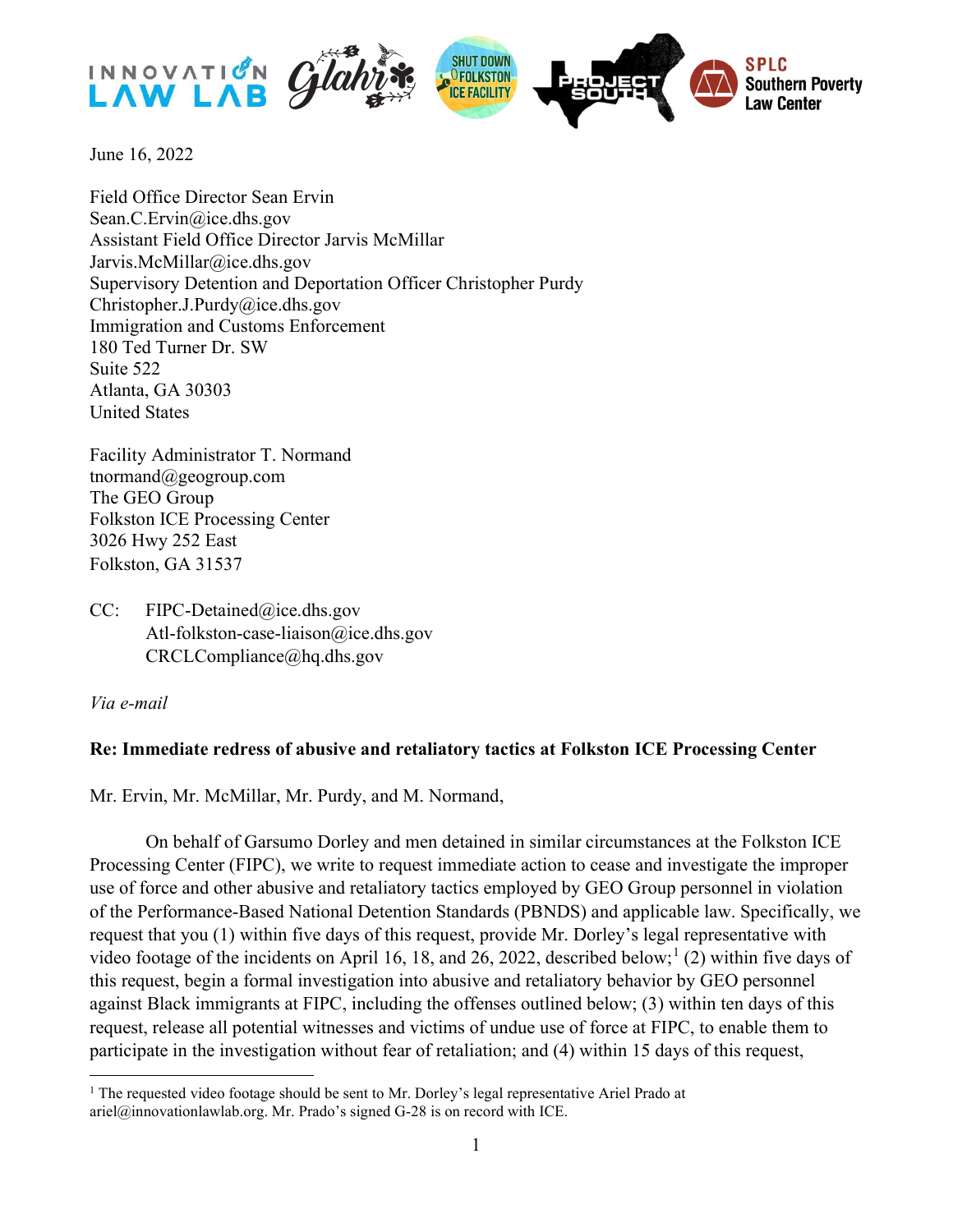provide a response outlining FIPC's plan of action, including the disciplinary and remedial measures that may be undertaken in response to any findings of staff misconduct.

It is our understanding that since April 16, 2022, the following incidents have been documented at FIPC:

- On April 16, 2022, approximately fifteen individuals detained at FIPC including Mr. Dorley – were subjected to abusive tactics by GEO Group staff in retaliation for their exercise of free speech. When these individuals peacefully resisted the curtailment of their regular recreation time—time to which they were entitled under PBNDS  $5.4(V)(B)^2$ --they were locked outside. For approximately three hours, the men were denied access to shade, food, or water despite temperatures approaching 90 degrees Fahrenheit, in violation of PBNDS 5.4(V)(D)(5).<sup>3</sup> During this period, two men were denied access to their inhalers, in violation of PBNDS 4.3(V).<sup>4</sup> Mr. Roberts experienced an asthma attack while in the yard and repeatedly asked for his inhaler approximately 30 times while Lieutenant Crews watched from behind a closed door.
- Following this retaliation, on April 18, 2022, GEO Major Holmes instructed Mr. Dorley, who was locked in his cell at the time, to come outside and speak with Lieutenant Campbell. When Mr. Dorley asked why he was being told to speak with Mr. Campbell, Major Holmes refused to provide an answer. Mr. Dorley then requested the presence of the facility psychiatrist, who had previously instructed Mr. Dorley to request his presence whenever there might be a confrontation with guards. Rather than seek out the facility psychiatrist or engage in any of the mandatory conflict avoidance tactics enumerated in PBNDS 2.15,<sup>5</sup> Major Holmes returned with a five-person extraction team – a technique authorized only "[w]hen a detainee must be forcibly moved and/or restrained during a calculated use of force." See PBNDS 2.15(V)(I)(3). The team tackled Mr. Dorley while he was brushing his teeth and pinned him to the ground. One officer put their knee on Mr. Dorley's face and another put their knee on his back before they shackled Mr. Dorley's ankles and wrists.
- On April 18, 2022, Mr. Dorley and two other men, were placed in disciplinary segregation pending a disciplinary hearing, in violation of PBNDS  $3.1(II)(3)$ .<sup>6</sup> In the April 19, 2022 incident report, GEO staff wrote that Mr. Dorley had spit toothpaste at them – failing to mention, in violation of PBNDS 2.15, that five guards had tackled Mr. Dorley while he was

<sup>&</sup>lt;sup>2</sup> "If outdoor recreation is available at the facility, each detainee in general population shall have access for at least one hour, seven days a week, at a reasonable time of day, weather permitting."; see also PBNDS 3.1(V)(5) ("Staff may not impose or allow imposition of the following sanctions: . . . deprivation of indoor or outdoor recreation, unless such activity would create a documented unsafe condition within the facility.").

<sup>&</sup>lt;sup>3</sup> "All detainees participating in outdoor recreation shall have access to drinking water and toilet facilities."

<sup>&</sup>lt;sup>4</sup> See, e.g., PBNDS 4.3(V)(A) (requiring appropriate healthcare "as medically indicated" and "[t]imely responses to medical complaints");  $4.3(V)(U)(4)$  ("All prescribed medications and medically necessary treatments shall be provided to detainees on schedule and without interruption").

<sup>&</sup>lt;sup>5</sup> See, e.g., PBNDS 2.15(II)(2 ("Facilities shall endorse confrontation avoidance as the preferred method for resolving situations, always to be attempted prior to any calculated use of force.");  $2.15(II)(3)$  ("Physical force shall only be used to the minimum extent necessary to restore order, protect safety and provide security.");  $2.15(V)(I)$  ("If a detainee is a location where there is no immediate threat to the detainee or others . . . staff shall take the time to assess the possibility of resolving the situation without resorting to force.").

<sup>&</sup>lt;sup>6</sup> "Disciplinary segregation shall only be ordered when alternative dispositions may inadequately regulate the detaineee's behavior."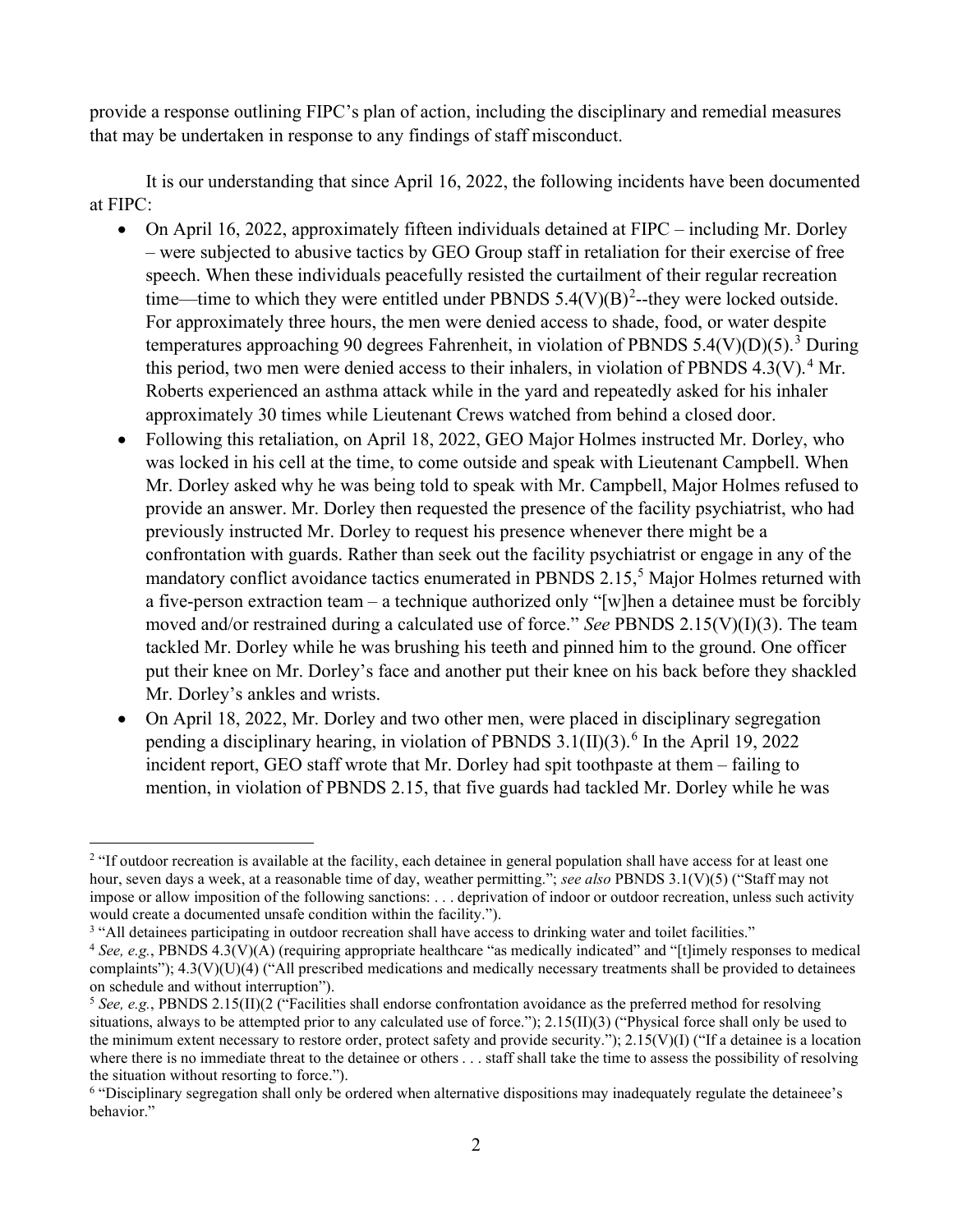brushing his teeth.<sup>7</sup> In violation of his Due Process Rights reflected in PBNDS 3.1, Mr. Dorley and the other men placed in disciplinary segregation were neither allowed to attend nor submit evidence in their disciplinary hearing.<sup>8</sup>

- While in solitary confinement, on April 26, 2022 Mr. Dorley and the two other men were threatened by another GEO Group staff member, Officer Jackson, who said that he would start a fight with one of the three men to get out of detail on solitary. The same day, Officer Jackson assaulted Mr. Dorley in his cell, again in blatant violation of PBNDS 2.15. When Mr. Dorley filed a grievance against Officer Jackson, he received threats from other GEO guards who told him that due to the grievance he filed, "it's on" and "it's GEO versus Dorley." As a result, Mr. Dorley is afraid to eat the food that the guards bring him because he does not know what they are doing to it.
- Until late last week, Mr. Dorley remained in disciplinary confinement in violation of PBNDS 3.1(V). He suffers ongoing pain from the officers' April 18 assault, including severe pain in his jaw. A doctor has informed him the pain in Mr. Dorley's jaw, and his inability to open his jaw fully, are the result of damage sustained to a ligament in Mr. Dorley's temporomandibular joint (TMJ). Medical staff informed Mr. Dorley that the injury was severe enough that it may require surgery in the future.

In addition to the violent and abusive tactics above, it is our understanding that Mr. Dorley and other men detained at FIPC have been subjected to additional mistreatment, including: racial discrimination, in violation of PBNDS  $3.1(V)(A)(3)$ ; verbal abuse, including the use of profanities; provision of spoiled food, in violation of PBNDS 4.1; and obstruction of access to commissary purchases, in violation of PBNDS 2.12(II)(19). Further, on at least one occasion, a GEO Group Staff member brought a knife into the facility, in violation of PBNDS  $2.15(II)(8)$ .<sup>9</sup>

Finally, it is our understanding that the men who have attempted to raise examples of this mistreatment with legal counsel have been threatened with retaliation if they engage in such communications. After Mr. Dorley used the process endorsed by the facility to share confidential legal materials with his legal representative, including a witness statement from another man in detention, he was told by Major Holmes that he had violated the rules and was not allowed to share documents of that sort with his attorney. Such review and restriction of Mr. Dorley's legal correspondence violates his due process rights and is again in violation of the PBNDS.<sup>10</sup>

The repeated pattern of violent abuse and retaliatory discipline captured above makes it clear that officers at FIPC have repeatedly violated the PBNDS, including through the improper use force

<sup>&</sup>lt;sup>7</sup> See PBNDS 2.15(V)(P)(1) (requiring "after-action review of use of force incidents (immediate or calculated) and applications of restraints" in order "to assess the reasonableness of the actions taken and determine whether the force used was proportional to the detainee's actions");  $2.15(V)(P)(4)-(5)$  (requiring after-action reporting and investigation); see also PBNDS 3.1(II)(6) ("Each Incident Report shall be objectively and impartially investigated and reported, ordinarily by a person of supervisory rank.").

 $8$  See also PBNDS 3.1(V)(H) (requiring Institution Disciplinary Panel to "verify that the detainee has been advised of and afforded his/her due process rights").

<sup>&</sup>lt;sup>9</sup> "In each facility, all weapons and related equipment shall be stored securely in designated areas to which only authorized persons have access."

<sup>&</sup>lt;sup>10</sup> See PBNDS 5.1(V)(F)(2), (G)(2) ("Staff shall neither read nor copy outgoing special correspondence or legal mail.").